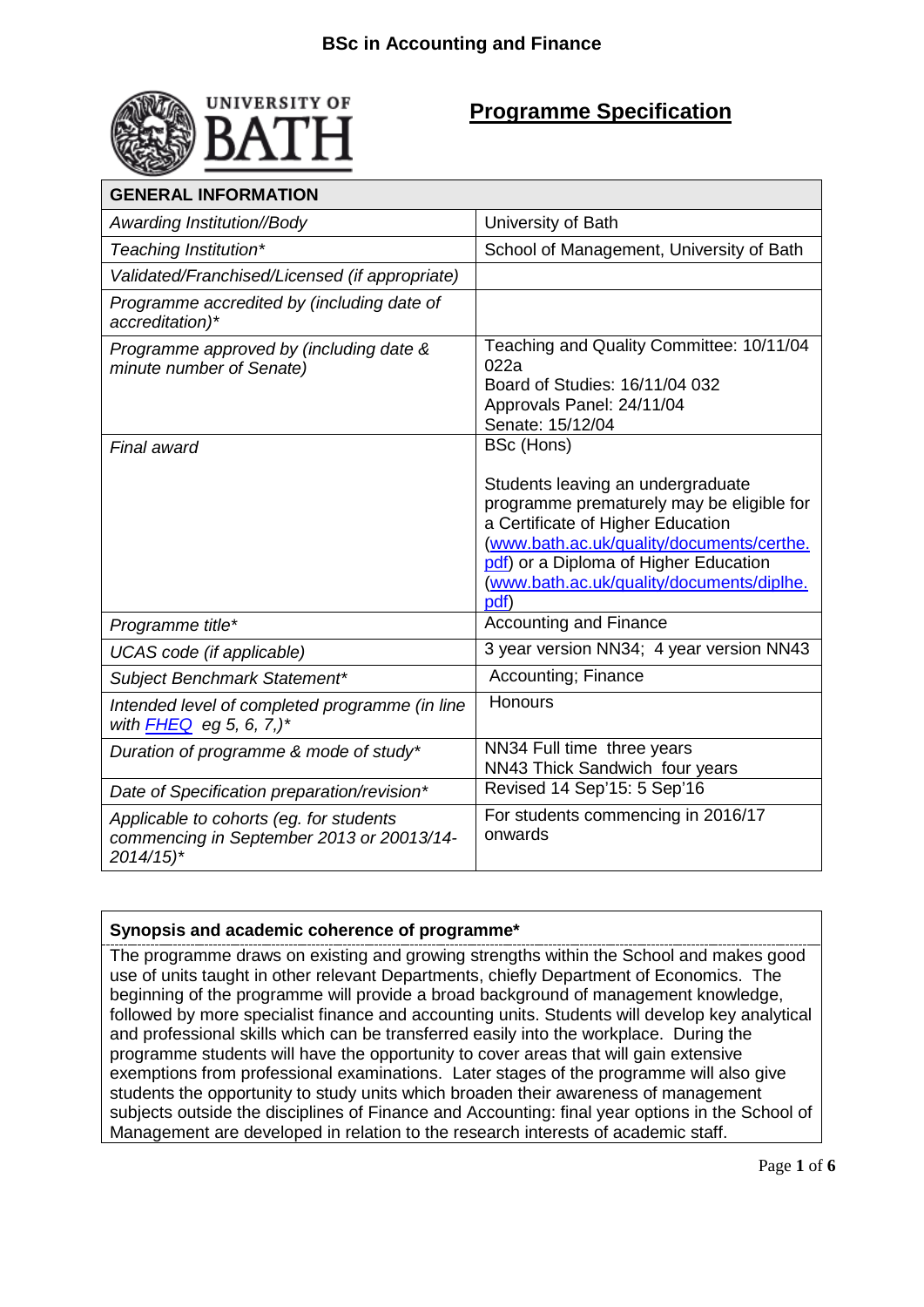The degree can be studied in either a three or four year pattern. The aim in Year 1 is to give a broad grounding in the relevant fields of management including Economics, Law and IT as well as Accounting and Finance. There are further compulsory units in accounting and finance in the second year, together with optional units provided by the School and others by the Department of Economics. Further specialist finance and accounting units are provided in Year 3/4 of the degree together with optional units provided by the School and by the Department of Economics.

Students will be able to take the programme on a full-time basis, with prerequisite knowledge for final year units being gained in year 2. Students taking the sandwich programme will be able to apply their knowledge and skills in placement employment, with the learning involving use of knowledge in an organisational context. This would be a useful supplement to experience before the final year.

#### **Educational aims of the programme\***

Graduates of the programme will:

- i) have a systematic understanding of the underlying theoretical principles of finance and accounting, informed by current debates and research in those disciplines.
- ii) have the conceptual understanding that enables them to identify and apply appropriate methods and techniques to support organisational decision-making in both financial and operational areas.
- iii) devise and sustain arguments concerning the application of approaches to accounting and financial management in organisations.
- iv) be able to analyse issues and critically evaluate academic debates in the wider context of management and organisational activity, demonstrating awareness of the limits of current knowledge in the subject areas.
- v) be able to communicate information effectively to a variety of audiences.
- vi) be able to manage their own learning, and use academic resources effectively.
- vii) be well placed to apply for careers in finance and accounting and develop those careers in future through their ability to adapt to changes in the business context and in financial disciplines.

**Intended learning outcomes \*** (including teaching, learning and assessment methods, specifying those applicable for interim awards where appropriate)

Units will be studied through a mixture of lectures and tutorials, specified in the templates. Assessment will be through a variety of forms: individual assignments, group assignments, presentations, exercises and closed- and open-book examinations. It should be noted, though, that the accreditation bodies in accountancy (see "Indicators of Quality and Standards", below) generally require a substantial examination component of assessment for units which lead to exemptions from parts of their qualifications.

| Knowledge & Understanding: | By the end of the degree, students will have knowledge<br>and understanding of:                                                                                                                                                                                                                                                                                                        |  |
|----------------------------|----------------------------------------------------------------------------------------------------------------------------------------------------------------------------------------------------------------------------------------------------------------------------------------------------------------------------------------------------------------------------------------|--|
|                            | financial accounting methods and procedures.<br>$\bullet$<br>requirements for financial reporting and practice<br>$\bullet$<br>in other forms of corporate reporting.<br>the nature and implications of international<br>$\bullet$<br>variations in financial reporting practices.<br>methods and techniques employed in the<br>$\bullet$<br>discipline of management accounting which |  |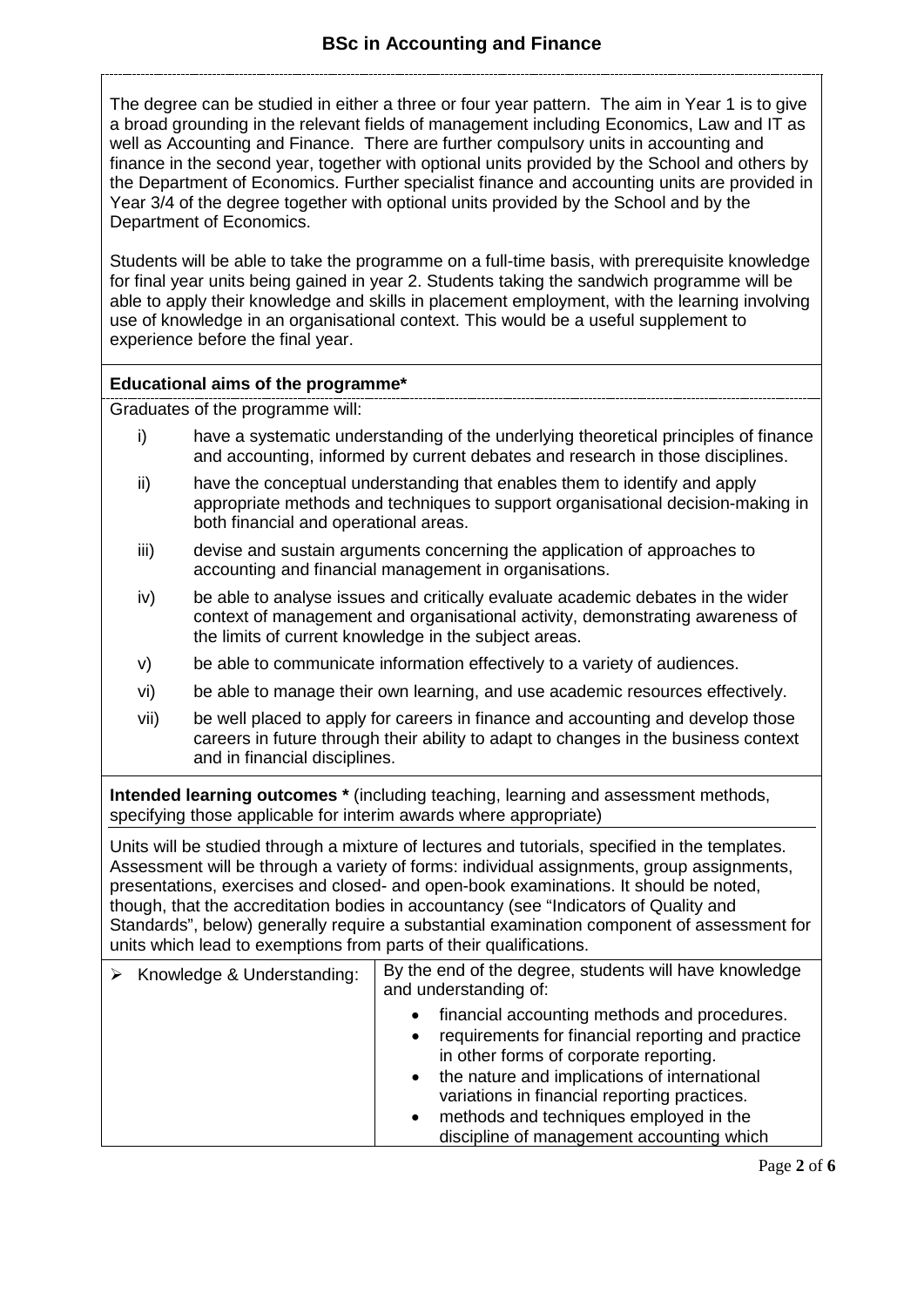# **BSc in Accounting and Finance**

|                                            | support business planning, decision-making and<br>control.<br>theories and empirical evidence concerning<br>financing and risk management and the<br>operation of financial markets.<br>issues and debates surrounding the wider<br>context of organisations and the economy.<br>Techniques for investment appraisal.                                                                                                                                                                                                                                                                                                                                                                                                                                                                                                                                                                 |
|--------------------------------------------|---------------------------------------------------------------------------------------------------------------------------------------------------------------------------------------------------------------------------------------------------------------------------------------------------------------------------------------------------------------------------------------------------------------------------------------------------------------------------------------------------------------------------------------------------------------------------------------------------------------------------------------------------------------------------------------------------------------------------------------------------------------------------------------------------------------------------------------------------------------------------------------|
| Intellectual Skills:<br>⋗                  | Graduates of the programme will be able to:                                                                                                                                                                                                                                                                                                                                                                                                                                                                                                                                                                                                                                                                                                                                                                                                                                           |
|                                            | identify and discuss financial issues for an<br>organisation in a given set of circumstances<br>based on the available information.<br>analyse financial information in a business<br>context, identifying the most relevant data to<br>inform decision-making.<br>appreciate the implications of economic,<br>regulatory and accounting changes for the<br>management of organisations.<br>evaluate and interpret new information, and<br>engage in problem solving, thereby<br>demonstrating a capacity to think clearly and<br>logically about a range of contemporary business<br>and finance issues.<br>think conceptually, grasping abstract concepts,<br>synthesizing them where appropriate, and<br>applying them to the resolution of problems.<br>exercise independent judgement and construct a<br>reasoned argument accompanied by evidence in<br>support of conclusions. |
| <b>Professional Practical Skills:</b><br>⋗ | Graduates of the programme will be able to:                                                                                                                                                                                                                                                                                                                                                                                                                                                                                                                                                                                                                                                                                                                                                                                                                                           |
|                                            | produce financial accounting information,<br>including financial statements, taking account of<br>extant law and regulation.<br>analyse financial information and draw practical<br>and relevant conclusions.<br>apply management accounting methods to<br>support planning, decision-making and control<br>functions.<br>discuss appropriate financing methods and risk<br>management in given circumstances.<br>undertake investment appraisal and make<br>recommendations about alternative policies.<br>contribute to management decision-making in<br>both financial and non-financial areas.<br>be able to develop their own careers through<br>$\bullet$<br>applying the skills they have gained in real world<br>situations and adapting to future changes in both<br>financial disciplines and in the wider context of<br>business and society.                              |
| Transferable/Key Skills:                   | Graduates of the programme will be able to:                                                                                                                                                                                                                                                                                                                                                                                                                                                                                                                                                                                                                                                                                                                                                                                                                                           |
|                                            | demonstrate consistent and effective written and<br>oral communications skills, both individually and in<br>a group environment.                                                                                                                                                                                                                                                                                                                                                                                                                                                                                                                                                                                                                                                                                                                                                      |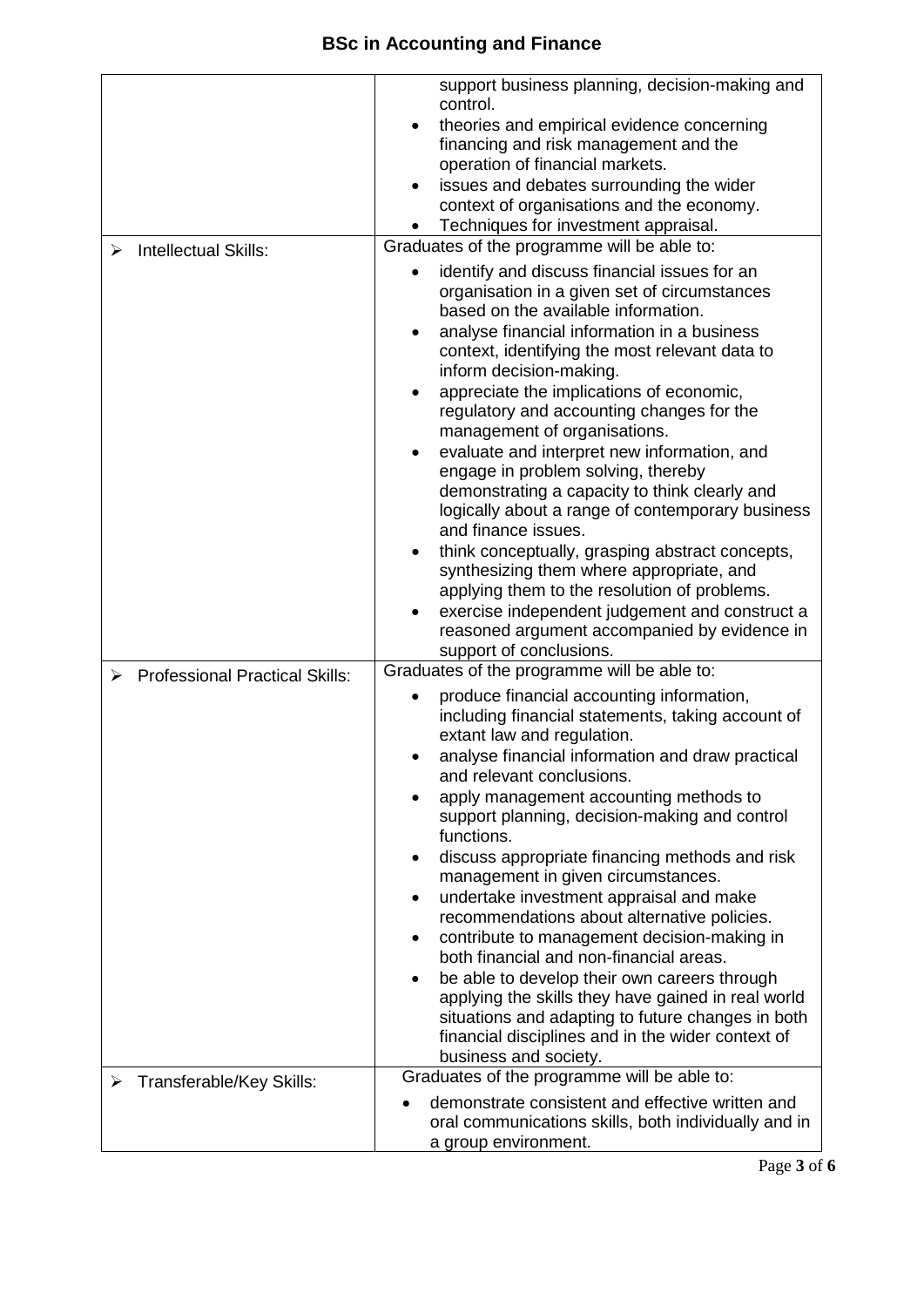## **BSc in Accounting and Finance**

**Structure and content of the programme** (including potential stopping off points)

*See programme structure attached separately* 

#### **Details of work placements / work-based learning / industrial training / study abroad requirements**

After their second year, students may continue on to the third year of the degree or spend that year on industrial placement. Students who have not registered initially for the 4 year programme will be allowed to transfer to the sandwich degree subject to predefined attainment and the approval of the Director of Studies. Students will also have the opportunity to apply for an international exchange in the first semester of their final year.

#### **Details of support available to students** (e.g. induction programmes, programme information, resources)

University of Bath students attending programmes of study at the Claverton Campus are usually encouraged to stay in University halls of residence during their first year and will be supported in their transition into University life and study by Resident Tutors. These are postgraduate students or staff who live in the halls of residence and are responsible for the general welfare, health and safety and discipline of student residents.

All taught students will be allocated a Personal Tutor and postgraduate research students a supervisor who are responsible for monitoring and supporting the academic progress and general welfare of their students.

Staff in these roles will be able to respond to many of the questions and concerns raised by their students. However, there is also a range of specialist student support services that will offer both information and advice to support these staff working with their students, as well as take referrals to work more directly with the students. Students can also self-refer to these services.

These services can provide information, advice and support in relation to accommodation, emotional difficulties, assessment of needs and provision of support relating to disability, student funding, general welfare, academic problems, student discipline and complaints, careers, international students, spiritual matters, part time work, security and personal safety. The Students' Union can also provide advocacy for students. More information about these services can be accessed via: [http://www.bath.ac.uk/students/support/.](http://www.bath.ac.uk/students/support/)

There are also Medical and Dental Centres, and a Chaplaincy on campus that are very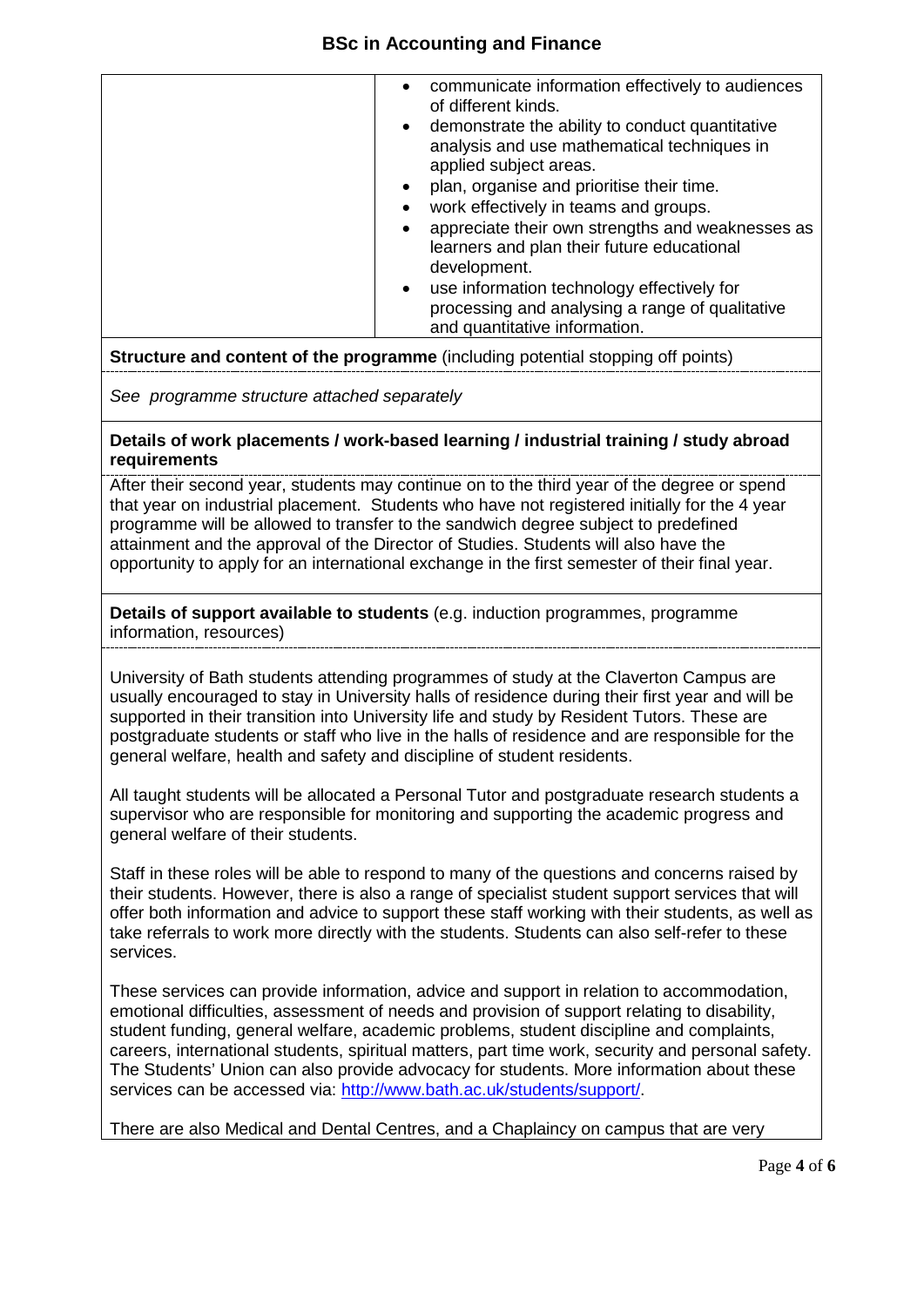## **BSc in Accounting and Finance**

experienced in meeting the needs of a student population, as well as a University nursery and vacation play scheme to provide childcare for older children during the school holidays*.*

### **Admissions criteria** (including arrangements for APL/APEL)

Entrance requirements are typically AAA including Mathematics at A level. A mix of subjects that demonstrate scientific and essay-based skills are preferred; International Baccalaureate students will require 36 points with 6, 6, 6, in Higher Level Subjects, including mathematics. Equivalent overseas qualifications will also be considered. For non-native speakers of English a minimum grade of 7.0 on IELTS is required with no part below 7.

APL (Accreditation of Prior Learning) would be available for those applicants to the  $2^{nd}$  year of the programme who can demonstrate previous educational achievement on the  $1<sup>st</sup>$  year of a comparable programme. Decisions on APL are to be taken on a case-by-case basis by the team concerned with managing the programme. Students applying for APL will be required to submit a portfolio of evidence of the achievement of relevant learning outcomes, as specified in QA45/47 from the University's Quality Assurance Manual.

APEL (Accreditation of Prior Experiential Learning) may be available to candidates with professional experience. The same process of producing a portfolio of evidence of the achievement of learning outcomes will be required as for APL.

Accreditation for either APL or APEL will normally only be available for core, not optional, units. APL and APEL can only be granted on up to 50% of the credits in a programme of study.

#### **Summary of assessment and progression regulations**

The programme is fully compliant with the University's New Framework for Assessment: Assessment Regulations (NFAAR). The NFAAR describes the rules for progression from one stage of the programme to the next (including supplementary assessment, and the extent of failure that can be condoned) as well as for the award of degrees. Students taking the programme will be assessed according to these rules; further information about the NFAAR is available at<http://www.bath.ac.uk/registry/nfa/index.htm> - Table 1 attached to the end of this specification indicates which sections of the web-page should be consulted for each stage of the programme.

Table 2, also attached to the end of this specification, describes how the programme is structured in terms of the NFAAR – including stages. Information about Designated Essential Units (DEUs) and Designated Alternative Programmes (DAPs), and the definitions for parts and stages of programmes, are also available in the NFAAR (see Appendix 2: Definitions).

#### **Indicators of quality and standards** (e.g. professional accreditation)

*(For more general information on each part of the framework, click on the link)*

To assure continuing excellence in its quality and standards, the University of Bath has a quality management framework including:

- 1. A [Quality Assurance Code of Practice](http://www.bath.ac.uk/quality/cop/statements.html) and associated regulations and policies
- 2. A learning, teaching and quality committee structure which monitors quality and standards and instigates action for enhancement. For further information: **[Governance](http://www.bath.ac.uk/quality/documents/QA3-PS-Guid-QS-Gov.docx)** [Review and Monitoring](http://www.bath.ac.uk/quality/documents/QA3-PS-Guid-QS-RevMon.docx)